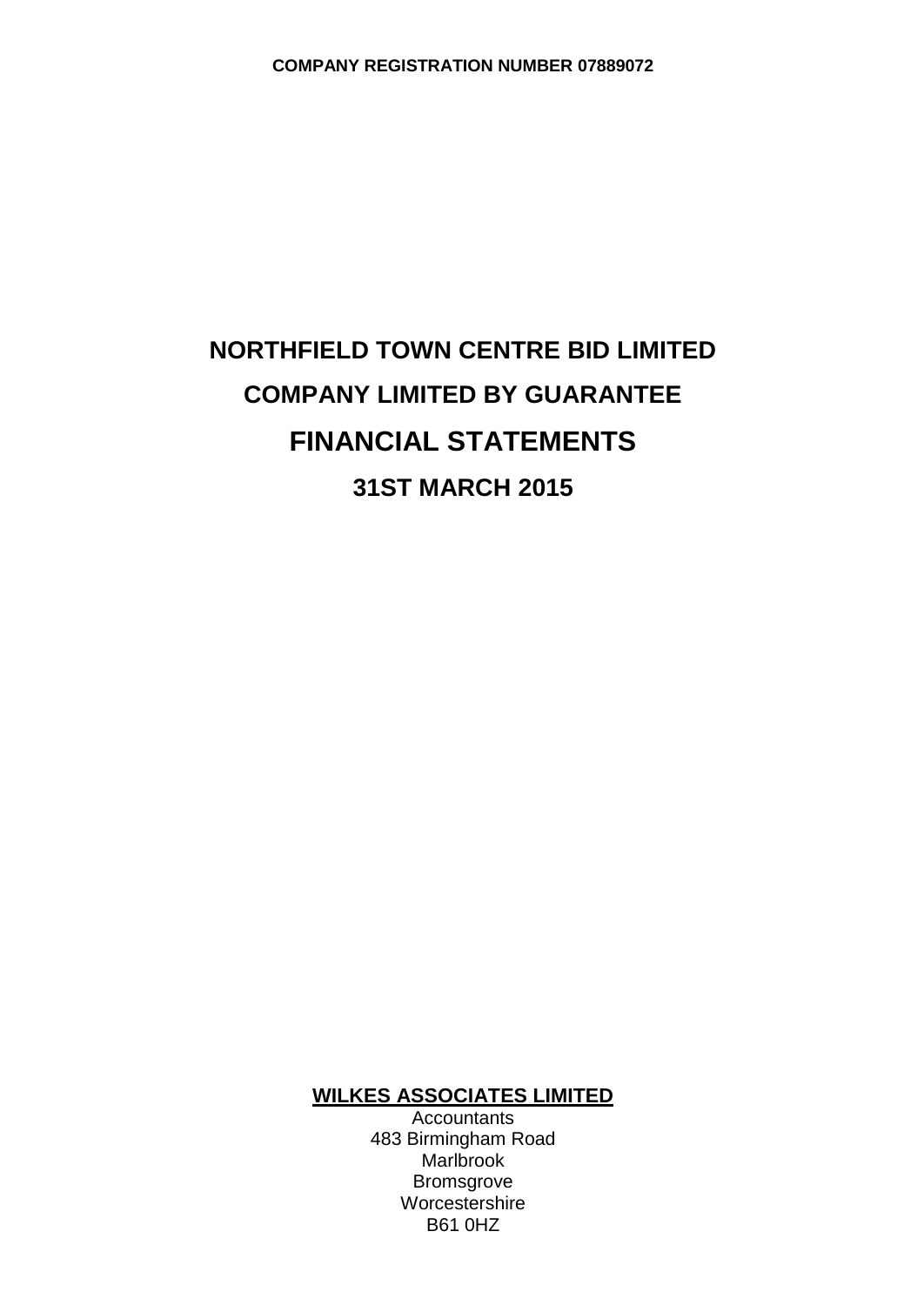### **FINANCIAL STATEMENTS**

# **YEAR ENDED 31ST MARCH 2015**

| <b>CONTENTS</b>                                                  | <b>PAGE</b>  |
|------------------------------------------------------------------|--------------|
| Directors' report                                                | 1            |
| Accountants' report to the directors                             | $\mathbf{2}$ |
| Profit and loss account                                          | 3            |
| <b>Balance sheet</b>                                             | 4            |
| Notes to the financial statements                                | 5            |
| The following pages do not form part of the financial statements |              |
| Detailed profit and loss account                                 | 8            |
| Notes to the detailed profit and loss account                    | 9            |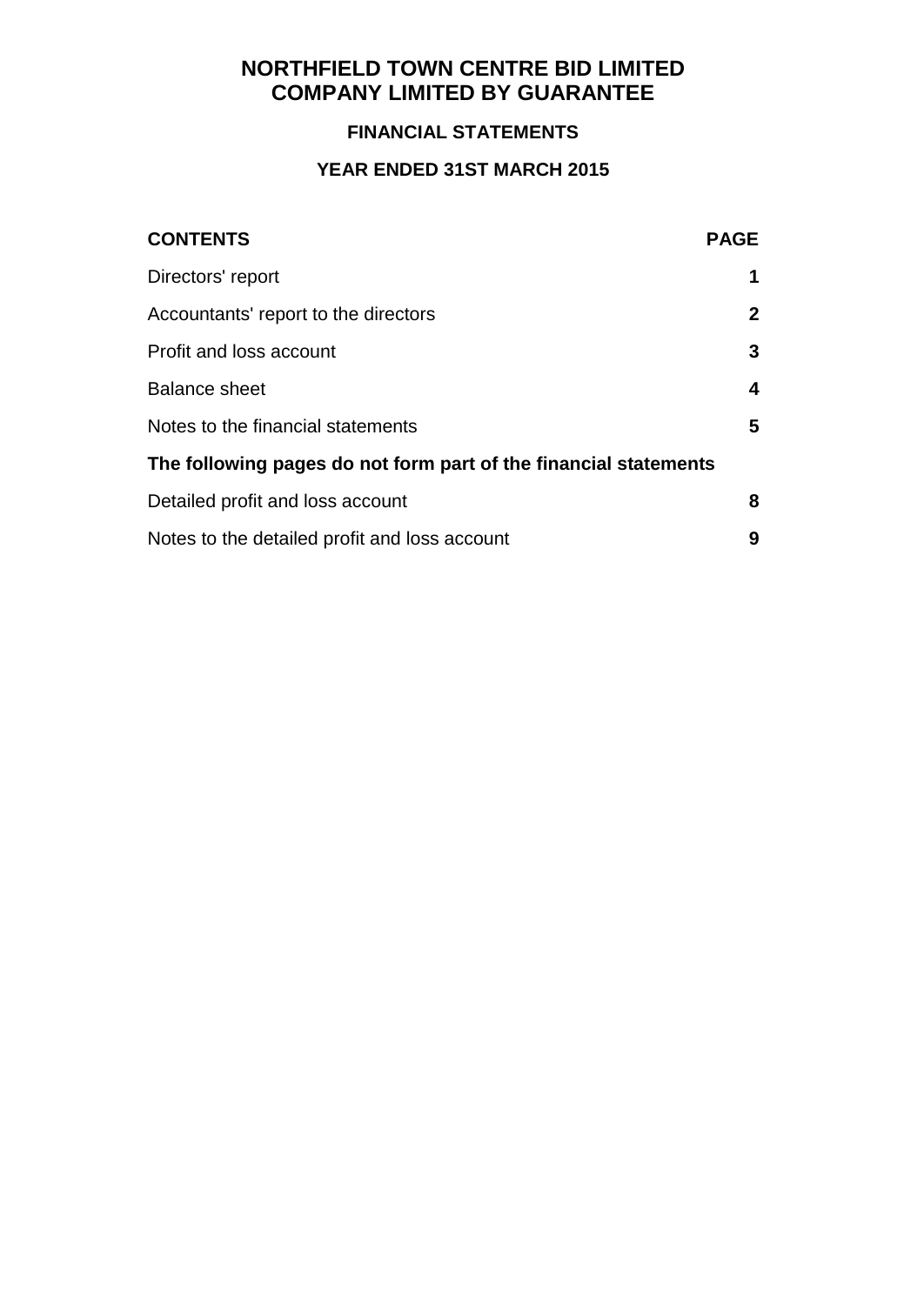### **DIRECTORS' REPORT**

#### **YEAR ENDED 31ST MARCH 2015**

The directors present their report and the unaudited financial statements of the company for the year ended 31st March 2015.

#### **PRINCIPAL ACTIVITIES**

The principal activity of the company during the year was to operate as a members only partnership for the improvement of the town centre.

#### **DIRECTORS**

The directors who served the company during the year were as follows:

Mr A J Clarke Mr R Brew Mr A Edwards Ms J Gill Mr A McLeod Mr P Merry Mr P Douglas Osborn Mr N Peardon Ms J Street Mr P Barber Mr C Brown Mr D Lamerton Ms H Sanders

Mr P Barber was appointed as a director on 19th September 2014. Mr C Brown was appointed as a director on 12th January 2015. Mr D Lamerton was appointed as a director on 16th March 2015. Ms H Sanders was appointed as a director on 12th January 2015.

Mr A Edwards retired as a director on 9th February 2015. Ms J Street retired as a director on 12th January 2015.

#### **SMALL COMPANY PROVISIONS**

This report has been prepared in accordance with the provisions applicable to companies entitled to the small companies exemption.

693 Bristol Road South Northfield Birmingham B31 2JT

Registered office: Signed on behalf of the directors

MR A J CLARKE Director

Approved by the directors on  $13<sup>th</sup>$  July 2015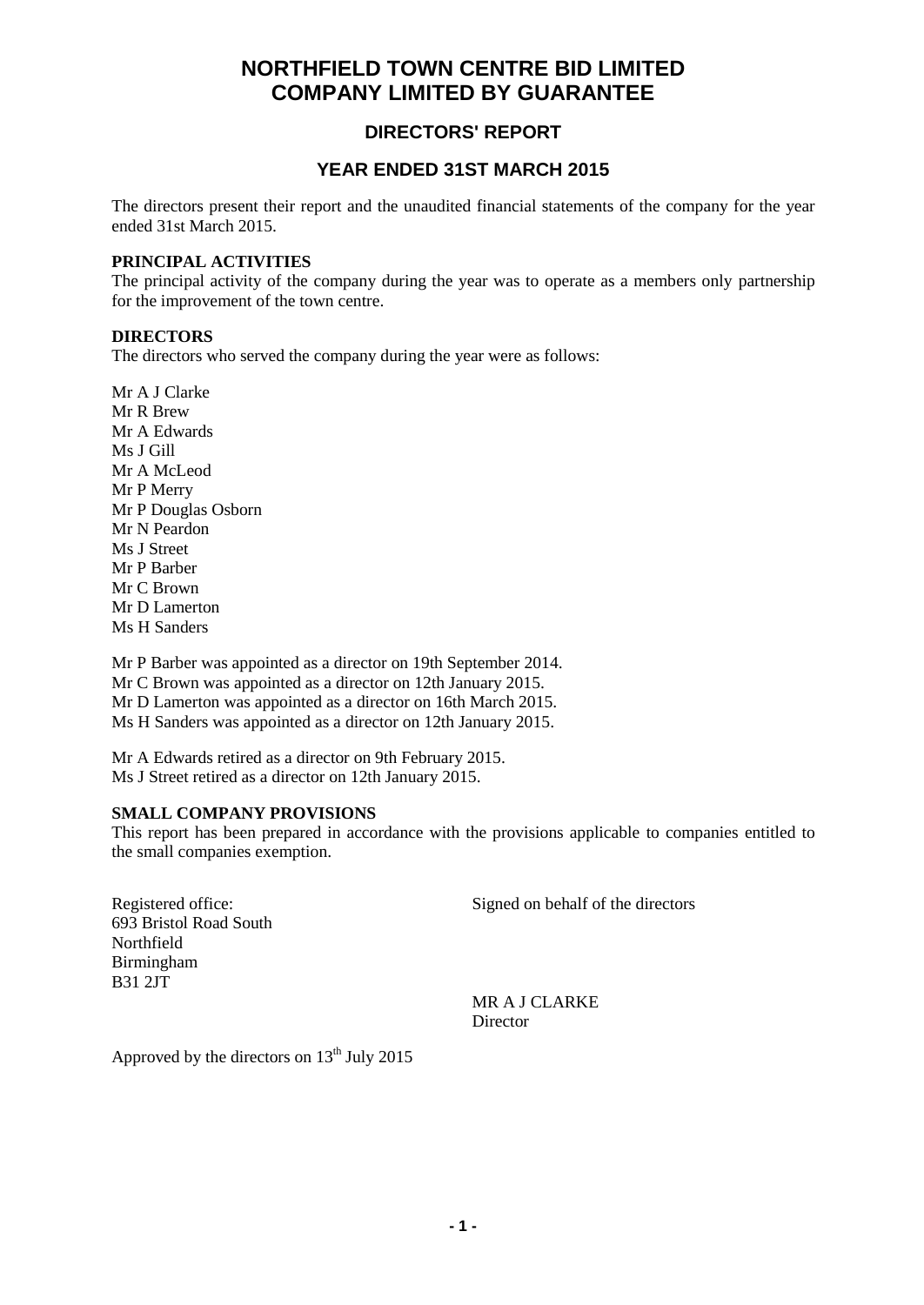#### **ACCOUNTANTS' REPORT TO THE DIRECTORS OF NORTHFIELD TOWN CENTRE BID LIMITED**

#### **YEAR ENDED 31ST MARCH 2015**

As described on the balance sheet, the directors of the company are responsible for the preparation of the financial statements for the year ended 31st March 2015.

You consider that the company is exempt from an audit under the Companies Act 2006.

In accordance with your instructions we have compiled these unaudited financial statements in order to assist you to fulfil your statutory responsibilities, from the accounting records and information and explanations supplied to us.

483 Birmingham Road Accountants Marlbrook Bromsgrove Worcestershire B61 0HZ

WILKES ASSOCIATES LIMITED

 $13<sup>th</sup>$  July 2015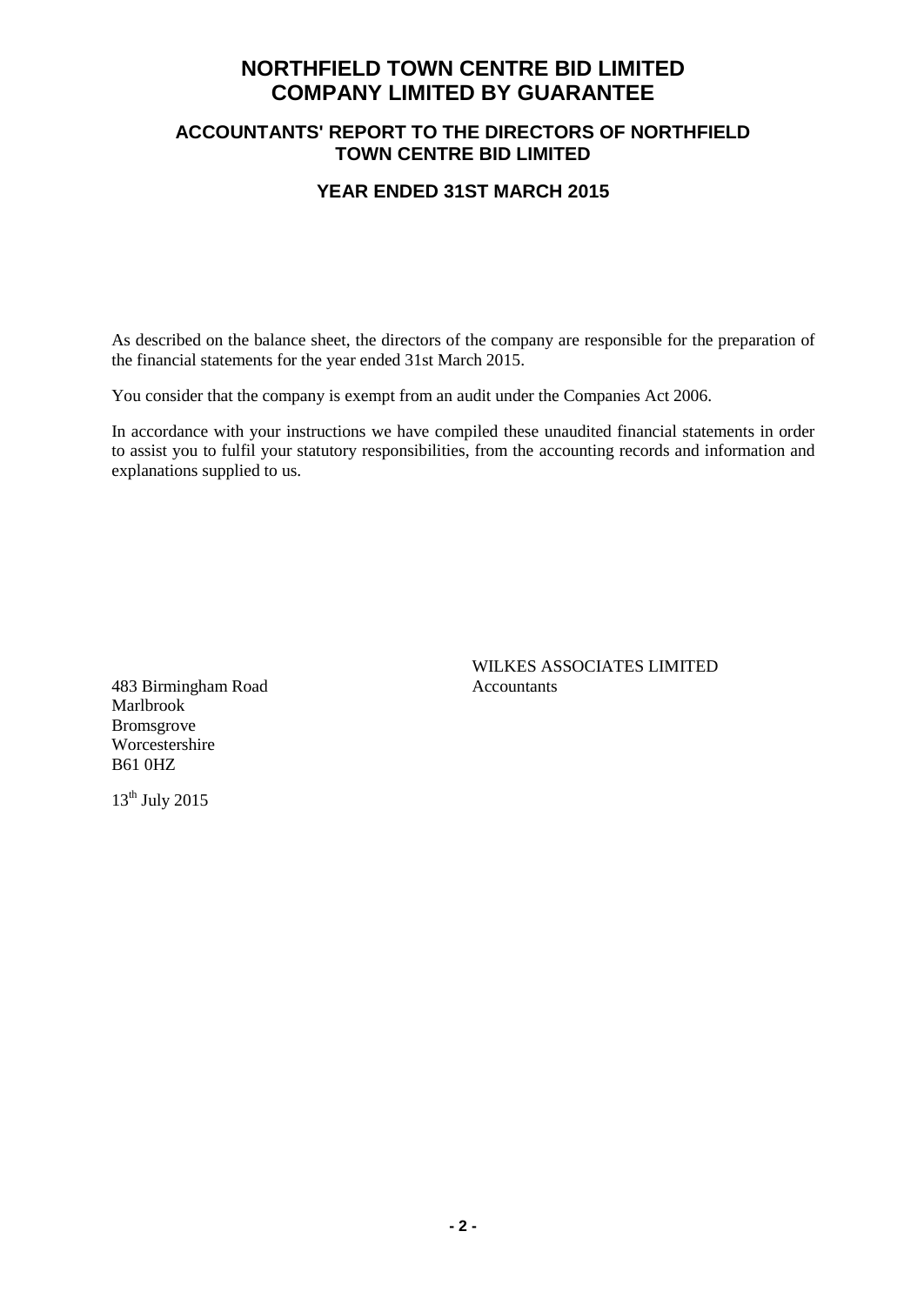### **PROFIT AND LOSS ACCOUNT**

### **YEAR ENDED 31ST MARCH 2015**

|                                                   | <b>Note</b>  | 2015<br>£            | 2014<br>£            |
|---------------------------------------------------|--------------|----------------------|----------------------|
| <b>TURNOVER</b>                                   |              |                      |                      |
| Administrative expenses<br>Other operating income | $\mathbf{2}$ | 90,322<br>(125, 184) | 97,637<br>(116, 294) |
| PROFIT ON ORDINARY ACTIVITIES BEFORE TAXATION     |              | 34,862               | 18,657               |
| Tax on profit on ordinary activities              |              |                      |                      |
| PROFIT FOR THE FINANCIAL YEAR                     |              | 34,862               | 18,657               |
| Balance brought forward                           |              | 33,136               | 14,479               |
| Balance carried forward                           |              | 67,998               | 33,136               |

**The notes on pages 5 to 6 form part of these financial statements.**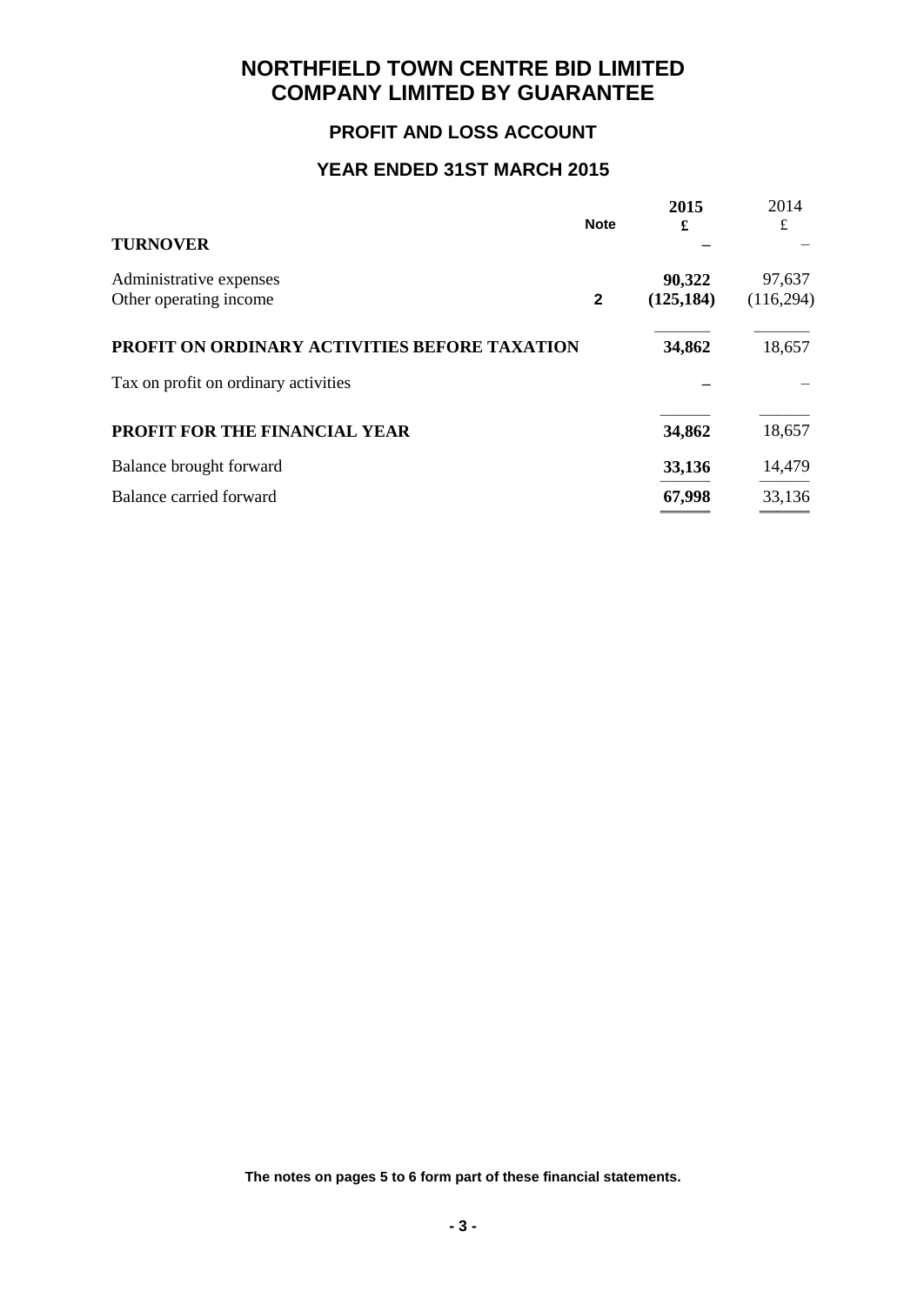### **BALANCE SHEET**

#### **31ST MARCH 2015**

|                                                  | 2015        |        |        | 2014   |
|--------------------------------------------------|-------------|--------|--------|--------|
|                                                  | <b>Note</b> | £      | £      | £      |
| <b>CURRENT ASSETS</b>                            |             |        |        |        |
| <b>Debtors</b>                                   | 4           | 499    |        | 576    |
| Cash at bank                                     |             | 69,689 |        | 39,198 |
|                                                  |             | 70,188 |        | 39,774 |
| <b>CREDITORS: Amounts falling due within one</b> |             |        |        |        |
| year                                             | 5           | 2,190  |        | 6,638  |
| <b>NET CURRENT ASSETS</b>                        |             |        | 67,998 | 33,136 |
| <b>TOTAL ASSETS LESS CURRENT LIABILITIES</b>     |             |        | 67,998 | 33,136 |
| <b>RESERVES</b>                                  |             |        |        |        |
| Profit and loss account                          |             |        | 67,998 | 33,136 |
| <b>MEMBERS' FUNDS</b>                            |             |        | 67,998 | 33,136 |
|                                                  |             |        |        |        |

For the year ended 31st March 2015 the company was entitled to exemption from audit under section 477 of the Companies Act 2006 relating to small companies.

Directors' responsibilities:

- The members have not required the company to obtain an audit of its accounts for the year in question in accordance with section 476; and
- The directors acknowledge their responsibilities for complying with the requirements of the Act with respect to accounting records and the preparation of accounts.

These accounts have been prepared in accordance with the provisions applicable to companies subject to the small companies regime and with the Financial Reporting Standard for Smaller Entities (effective April 2008).

These accounts were approved by the directors and authorised for issue on  $13<sup>th</sup>$  July 2015, and are signed on their behalf by:

MR A J CLARKE Director

Company Registration Number: 07889072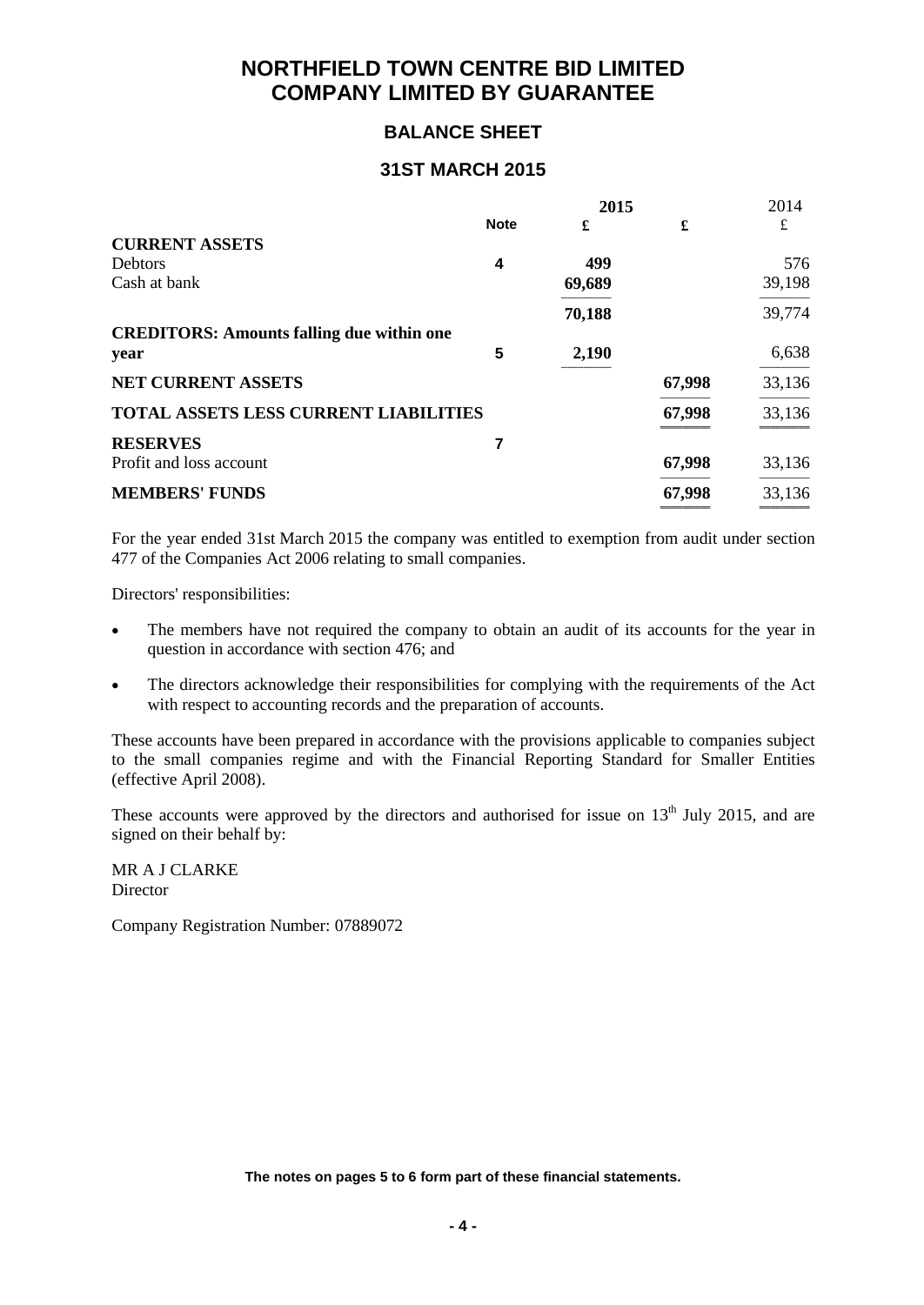### **NOTES TO THE FINANCIAL STATEMENTS**

#### **YEAR ENDED 31ST MARCH 2015**

#### **1. ACCOUNTING POLICIES**

#### **Basis of accounting**

The financial statements have been prepared under the historical cost convention, and in accordance with the Financial Reporting Standard for Smaller Entities (effective April 2008).

#### **Operating lease agreements**

Rentals applicable to operating leases where substantially all of the benefits and risks of ownership remain with the lessor are charged against profits on a straight line basis over the period of the lease.

#### **Financial instruments**

Financial liabilities and equity instruments are classified according to the substance of the contractual arrangements entered into. An equity instrument is any contract that evidences a residual interest in the assets of the entity after deducting all of its financial liabilities.

Where the contractual obligations of financial instruments (including share capital) are equivalent to a similar debt instrument, those financial instruments are classed as financial liabilities. Financial liabilities are presented as such in the balance sheet. Finance costs and gains or losses relating to financial liabilities are included in the profit and loss account. Finance costs are calculated so as to produce a constant rate of return on the outstanding liability.

Where the contractual terms of share capital do not have any terms meeting the definition of a financial liability then this is classed as an equity instrument. Dividends and distributions relating to equity instruments are debited direct to equity.

#### **2. OTHER OPERATING INCOME**

|                        | 2015    | 2014    |
|------------------------|---------|---------|
|                        | £       |         |
| Miscellaneous          | 11,998  | 12,080  |
| Other operating income | 113,186 | 104,214 |
|                        | 125,184 | 116,294 |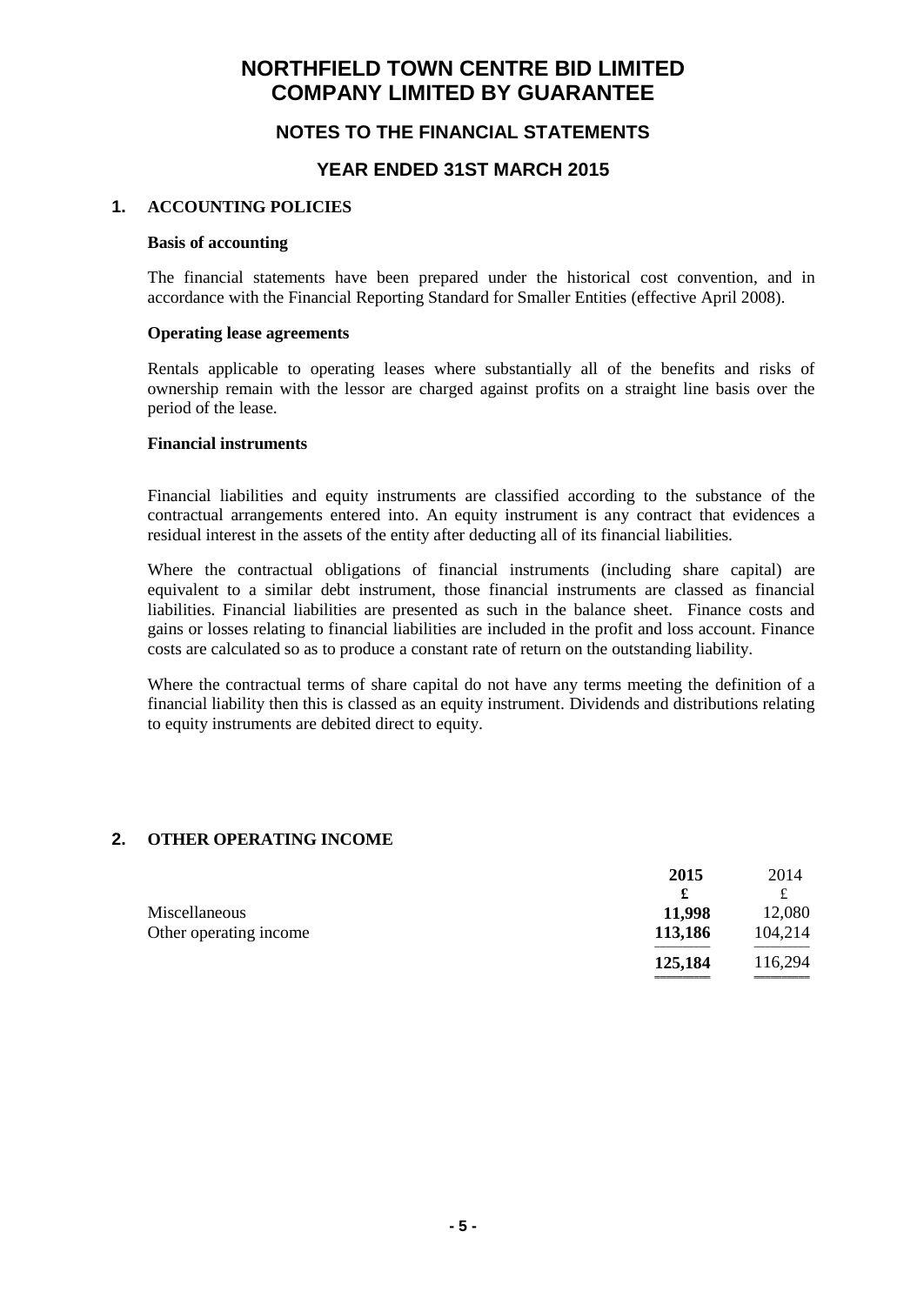### **NOTES TO THE FINANCIAL STATEMENTS**

### **YEAR ENDED 31ST MARCH 2015**

#### **3. OPERATING PROFIT**

Operating profit is stated after charging:

|    |                                                       | 2015  | 2014        |
|----|-------------------------------------------------------|-------|-------------|
|    |                                                       | £     | $\mathbf f$ |
|    | Directors' remuneration                               |       |             |
|    |                                                       |       |             |
| 4. | <b>DEBTORS</b>                                        |       |             |
|    |                                                       | 2015  | 2014        |
|    |                                                       | £     | $\pounds$   |
|    | Trade debtors                                         | 480   | 576         |
|    | Tax and social security                               | 19    |             |
|    |                                                       | 499   | 576         |
|    |                                                       |       |             |
| 5. | <b>CREDITORS: Amounts falling due within one year</b> |       |             |
|    |                                                       | 2015  | 2014        |
|    |                                                       | £     | $\mathbf f$ |
|    | Trade creditors                                       | 542   |             |
|    | Other taxation and social security                    | 998   | 6,038       |
|    | Accruals                                              | 650   | 600         |
|    |                                                       | 2,190 | 6,638       |
|    |                                                       |       |             |

#### **6. RELATED PARTY TRANSACTIONS**

The company was under the control of the directors throughout the current period.

No transactions with related parties were undertaken such as are required to be disclosed under FRSSE.

#### **7. COMPANY LIMITED BY GUARANTEE**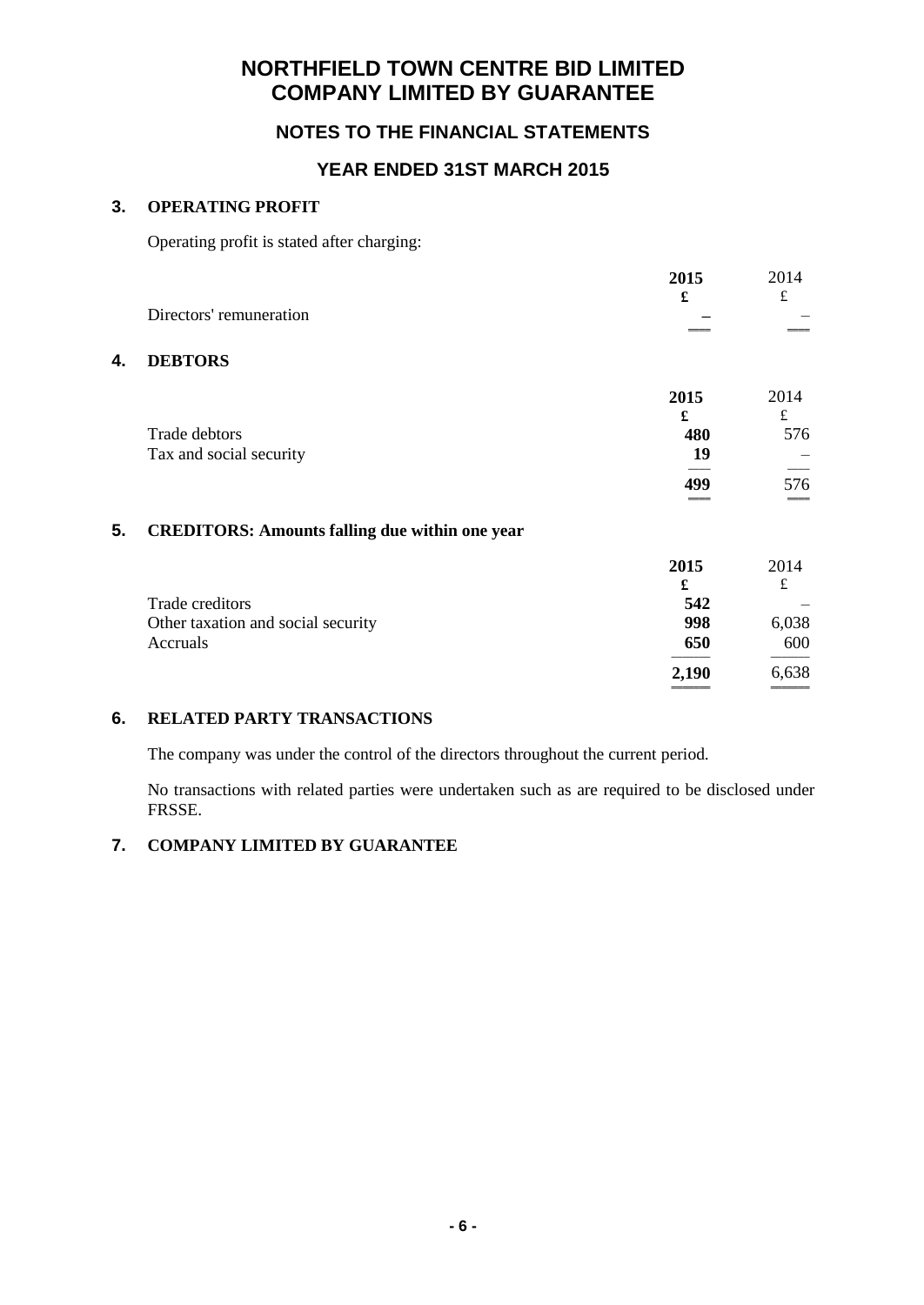**MANAGEMENT INFORMATION**

**YEAR ENDED 31ST MARCH 2015**

**The following pages do not form part of the statutory financial statements**.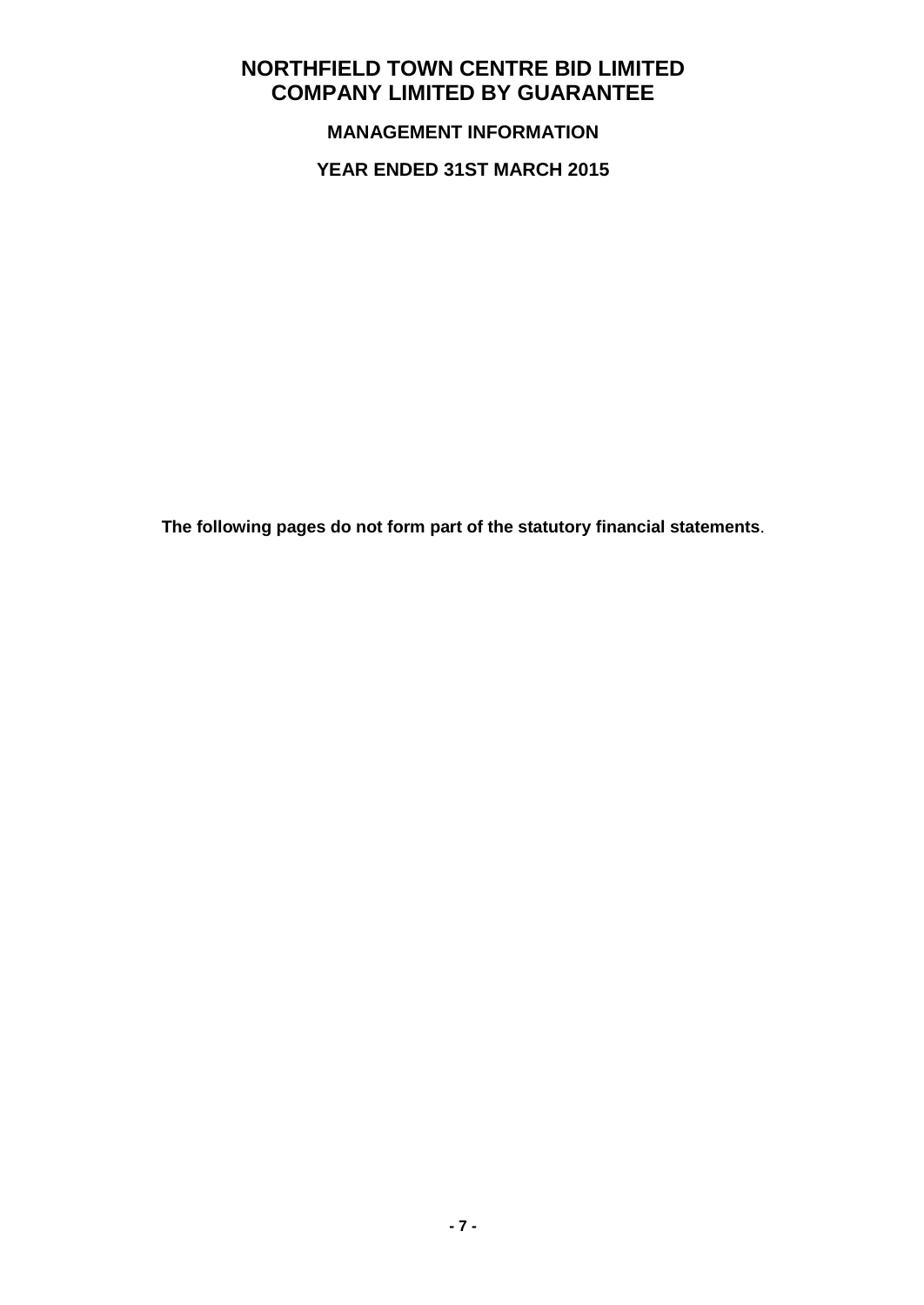# **DETAILED PROFIT AND LOSS ACCOUNT**

# **YEAR ENDED 31ST MARCH 2015**

| 2015<br>£ | 2014<br>£ |
|-----------|-----------|
|           |           |
| 90,322    | 97,637    |
| (90, 322) | (97, 637) |
| 125,184   | 116,294   |
| 34,862    | 18,657    |
|           |           |